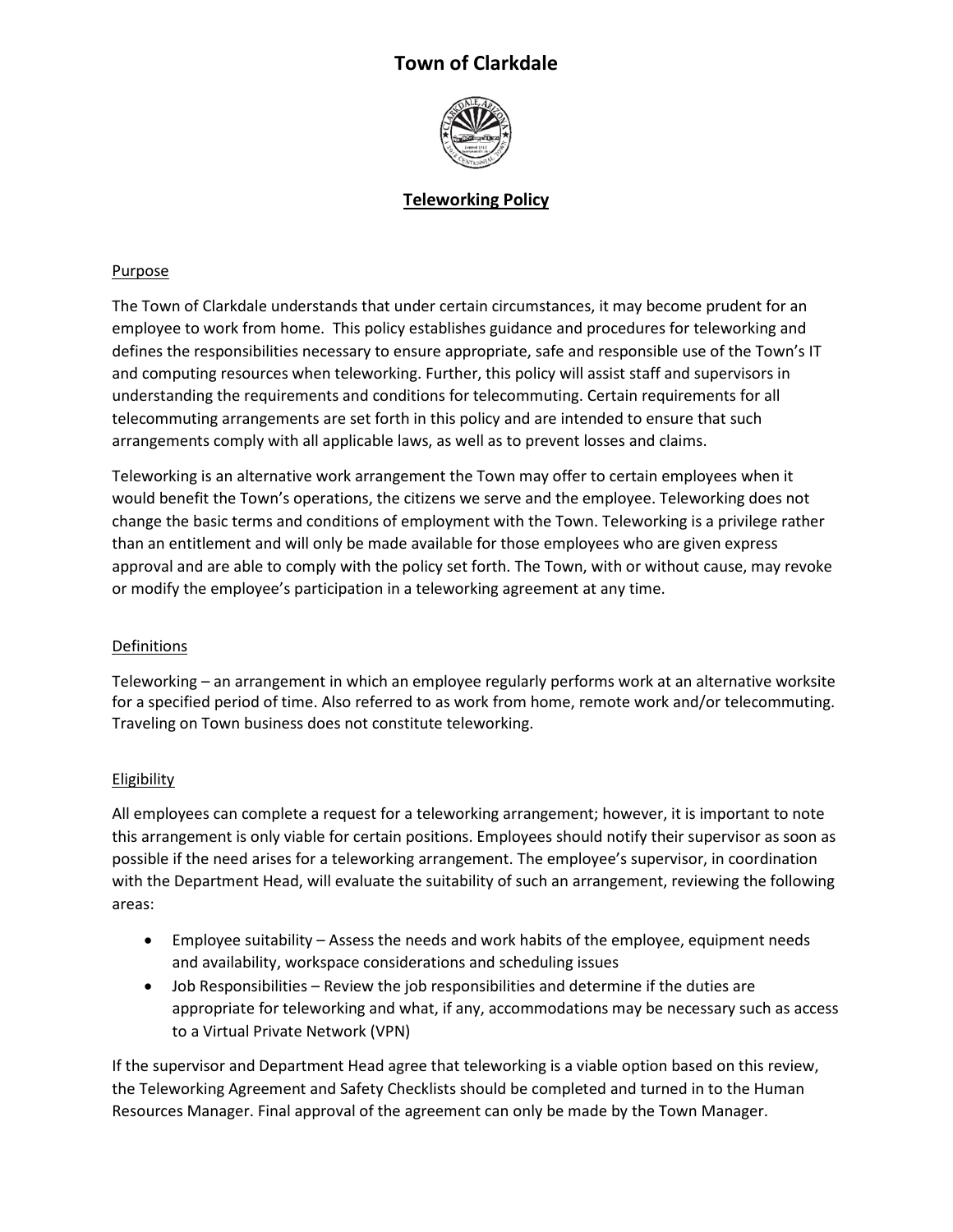#### **Responsibilities**

Teleworking will not affect an employee's compensation, benefits, work status or work responsibilities.

Supervisors will establish the terms of the teleworking agreement that will include hours or work, required availability, job responsibilities, length of the arrangement, and available equipment and/or technology.

Supervisors are responsible for monitoring work time of non-exempt employees. Non-exempt employees shall not work overtime without prior approval from their supervisor. Supervisors are further responsible for ensuring that their non-exempt employees are recording all time worked on an accurate and timely basis.

Supervisors shall refrain from sending emails, leaving voicemails, or engaging in other work activities with non-exempt employees during non-work hours unless absolutely necessary.

Employees are required to follow all personnel rules, administrative regulations, department policies and procedures as if they were on-site.

#### Work Schedules/Timekeeping

Teleworkers will have regularly scheduled work hours agreed upon with their supervisors and remain obligated to comply with all City rules, policies, and procedures. Changes to this schedule will be reviewed and approved in advance by the employee's supervisor. All information about work hours and schedules shall be included in the Teleworking Agreement.

Teleworkers must be accessible, by telephone and/or email during all designated work time periods, regardless of work location.

The frequency and methods for communication will be established by the teleworker and his/her supervisor and revised as necessary.

Teleworkers who work at home are expected to manage dependent care and personal responsibilities the same as if the employee were working at their normal work site. Exceptions may be made by the Department Head or Town Manager in limited circumstances.

All Town policies regarding attendance and reporting time worked apply to teleworking employees. Employees shall maintain the agreed upon work schedule while teleworking.

FLSA non-exempt employees must be compensated for all time worked regardless of the work arrangement. Non-exempt employees who telecommute are prohibited from working overtime without prior supervisor approval. This includes but is not limited to reading/responding to email, checking voicemail, and returning telephone calls. Notwithstanding supervisor approval, non-exempt employees are required to timely and accurately record and/or report to their direct supervisor all pre-approved overtime worked, including but not limited to time spent emailing, listening to voicemail, and returning phone calls, on their timesheet. An employee's failure to timely and accurately record and/or report to the employee's direct supervisor all overtime worked, may result in employee discipline and/or the termination of the telework agreement.

Teleworkers generally spend the entire teleworking day at the same remote work location. Only travel specifically authorized by the teleworker's supervisor will be considered business travel eligible for expense reimbursement or workers' compensation coverage. Establishing a remote work location in the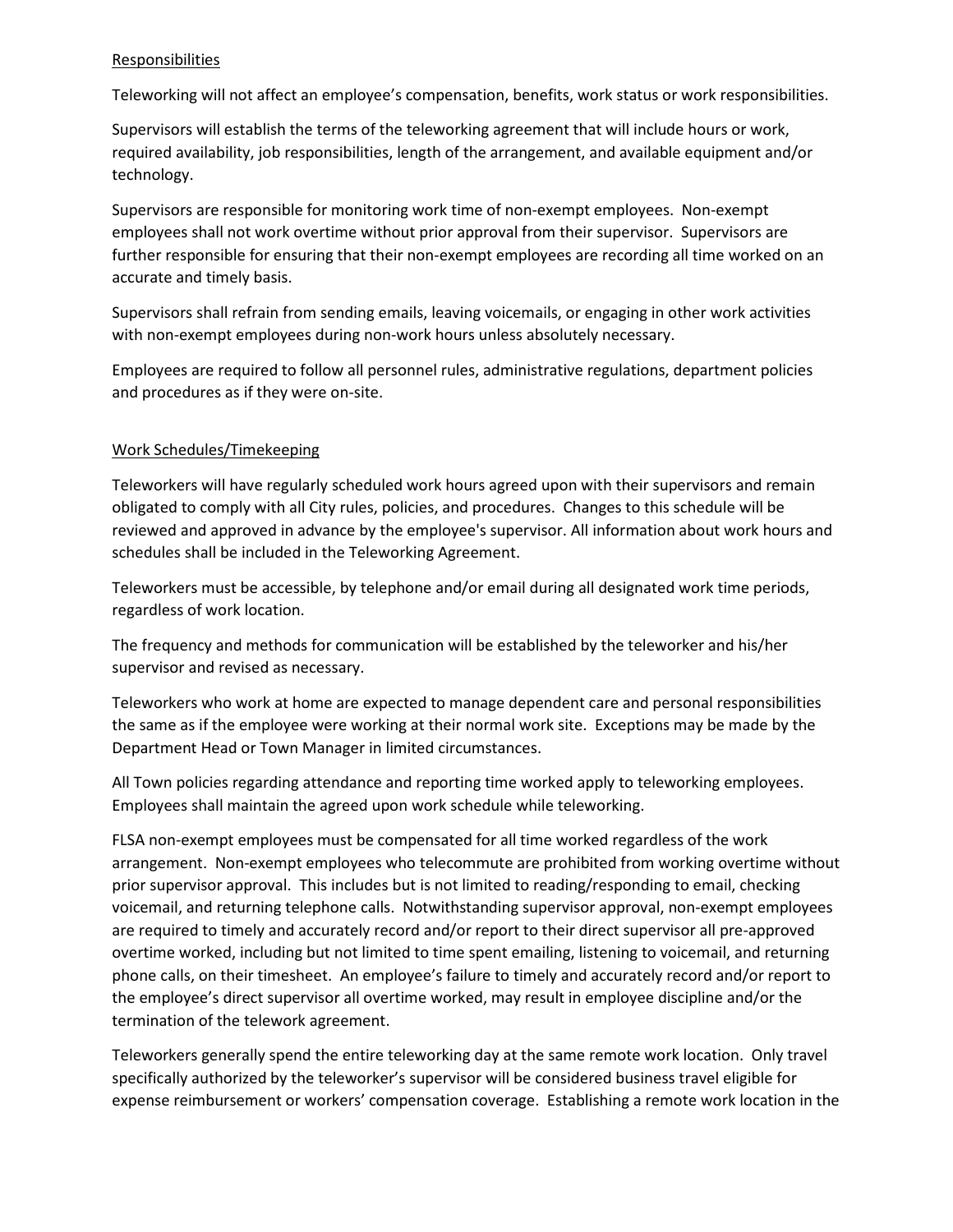telecommuter's home does not make the telecommuter's regular commute to his/her primary employment location a business trip.

Requests for in-person attendance can override telework arrangements.

## Work Location and Liability

The employee's at-home workspace will be considered an extension of the Town's workspace. Therefore, the Town's worker's compensation insurance coverage will extend to the employee will be covered by worker's compensation for all job-related injuries that occur in the designated workspace at the telecommuter's home during the telecommuter's defined work period. Since the workplace and home will be one and the same, worker's compensation will not apply to non-job-related injuries that might occur in the home.

Employees will be required to complete and sign the Remote Workspace Safety Checklist, certifying their alternate workspace meets minimum safety standards. The Town will not be liable for any injuries resulting from an employee's failure to comply with and maintain these safety standards.

If the employee knows in advance of any situation that would preclude working at the telecommuting worksite, the employee must notify his or her supervisor immediately.

In the case of an injury sustained while teleworking, the employee will immediately report the injury to his/her supervisor and TriageNow pursuant to applicable Town policies. The Town is not liable for injuries to third parties and/or members of the employee's family on the employee's premises.

#### Security:

Employees must use a secured internet connection method for accessing the Town's network infrastructure. Once a Telework Agreement has been approved, arrangements will be made to provide access to the Town's Virtual Private Network (VPN) based on the needs of the employee, their job duties and the equipment available.

Information is a valuable Town asset and must be protected from unauthorized, incorrect, or accidental access, use, modification, destruction, or disclosure. Employees will be held accountable for securing information by taking reasonable and prudent measures to safeguard information on a routine basis.

Information will be protected by the employee in a manner consistent with its value, in all forms (e.g., written, oral, video, and computer) throughout its life cycle.

The employee may not disclose any confidential, private or personal files, records, materials or information, and may not allow access to Town networks or databases, to anyone who is not authorized to have access.

The work employees do while teleworking remains subject to the Arizona Public Records Law.

## Equipment and Costs:

The Town will not be liable for the employee's costs to maintain their at-home workspace. Specifically, the Town will not reimburse a teleworking employee for utility costs, costs for local telephone service, costs associated with rent, mortgage, home maintenance, insurance, property taxes, utilities, etc. The Town will not be liable for any investment in furniture or equipment for the designated workspace.